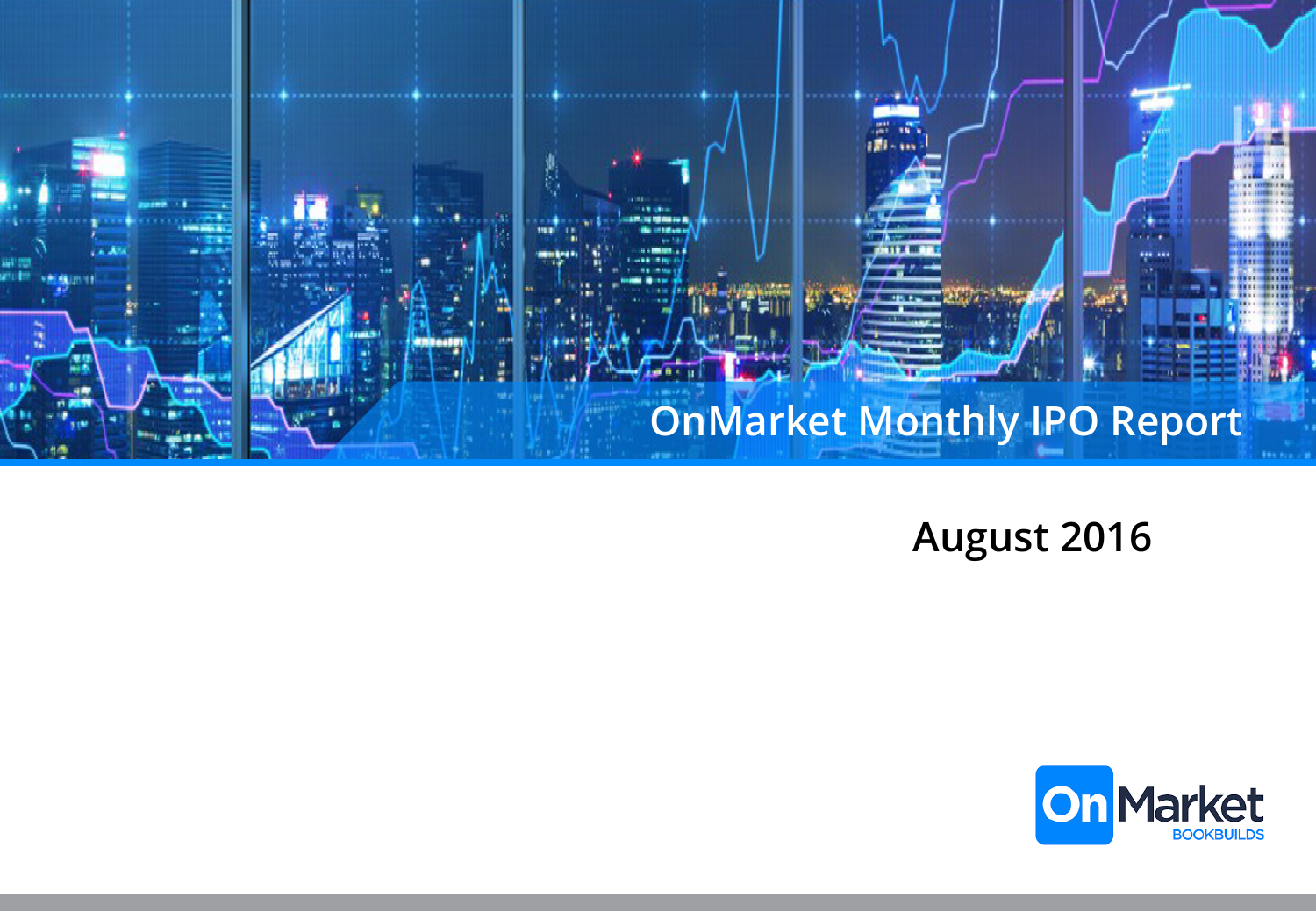## **August Overview**

IPO activity picked up in August; IPOs listed in August outperform ASX 200 by 36.4%



#### **Summary**

- § IPO activity picked up in August 2016 as 10 companies raised \$1,242.9mn as part of their Initial Public Offering compared with 9 listings (\$995.7mn) in July 2016 and 7 listings (\$133.2mn) in August 2015.
- § The five largest listings in August 2016 were Viva Energy REIT, Propertylink Group, QANTM Intellectual Property, Frontier Digital Ventures and Silver Heritage Group. These five listings together raised \$1,221.1mn (approximately 98.2% of the total funds raised during the month).
- IPOs performance continued to be strong in August 2016, as they delivered an average return of 34.1% return during the month, outperforming the ASX 200 by 36.4%



**August IPO Performance vs. ASX 200 Return**

- § This month witnessed a total of 10 issuances 2 each from Healthcare, Real Estate, IT and Consumer Discretionary and 1 each from Media and Materials.
	- § In August 2016, notable performers were Aurora Labs (IT) with 300.0% return, Family Zone (IT) with 45.0% return, Berkut Minerals (Materials) with 30.0% return, Viva Energy REIT (Real Estate) with 15.5% return and QANTM Intellectual Property (Consumer Discretionary) with 12.6% return.

## **2015 and 2016 YTD Comparison**

|                   | No.<br>оf<br><b>IPOS</b> | <b>Market</b><br>Cap.<br>\$mn) | <b>Return</b><br>Day 1 | <b>YTD</b><br><b>Return at</b><br><b>Aug 31</b> | <b>ASX 200</b><br><b>YTD Return</b><br>at Aug 31 |
|-------------------|--------------------------|--------------------------------|------------------------|-------------------------------------------------|--------------------------------------------------|
| 2016 to August 31 | 53                       | 11,664.7                       | 18.5%                  | 24.8%                                           | 2.6%                                             |
| 2015 to August 31 | 45                       | 8.622.9                        | 11.4%                  | 13.0%                                           | $-3.8\%$                                         |

§ YTD returns on IPOs have been impressive at 24.8% in 2016 compared with 13.0% for the same period in 2015.

Source: Bloomberg, ASX